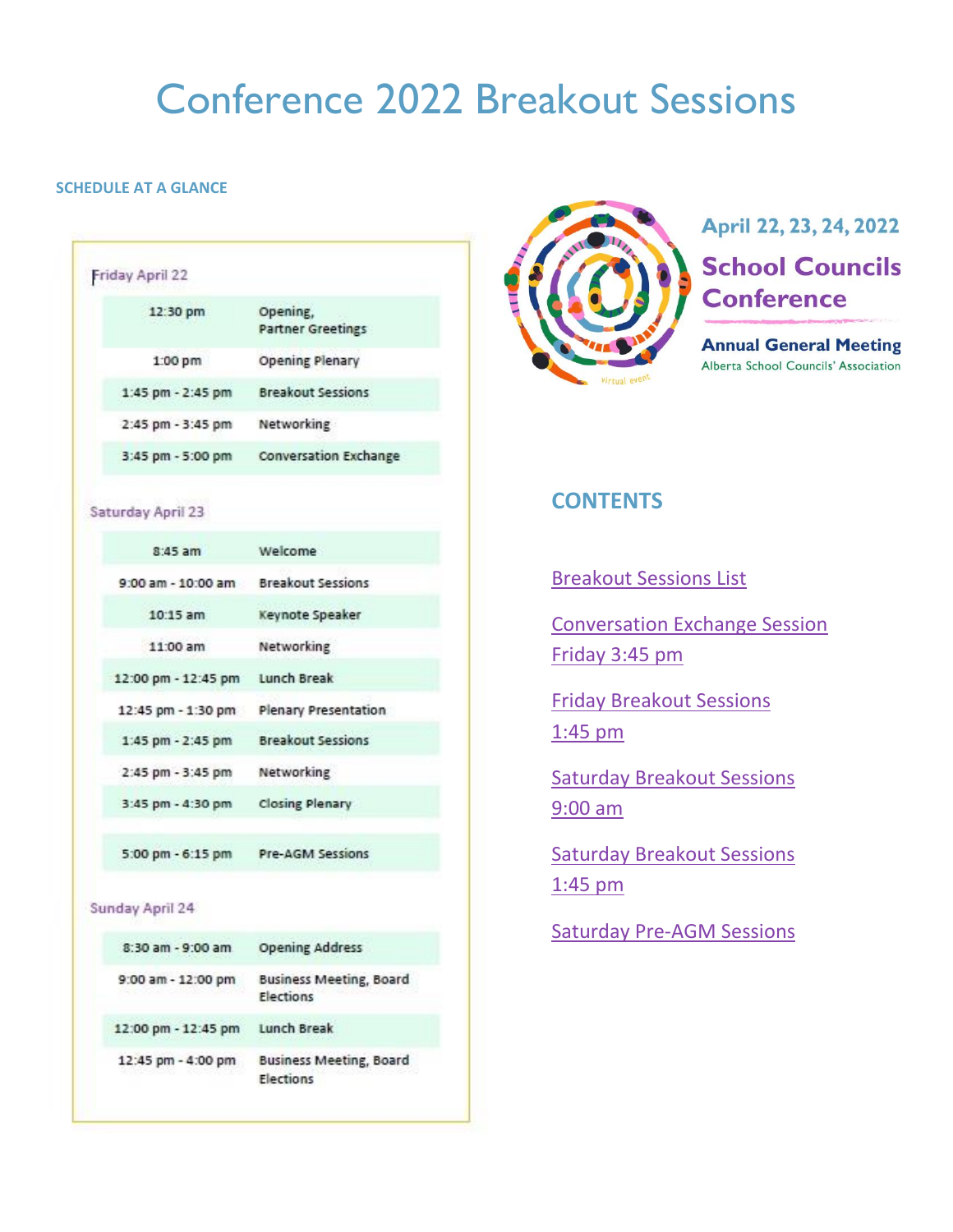#### <span id="page-1-0"></span>**BREAKOUT SESSIONS LIST**

Friday 1:45 pm – 2:45 pm

[Nature as Teacher: Cultivating the Whole Child through Outdoor Learning](#page-2-2)

[The Power of Parents: Passion Led Us Here](#page-2-3)

[School Curriculum Development and Implementation in Alberta](#page-3-0)

[SOGI 1 2 3: A Pathway to Safe and Inclusive Schools](#page-3-1)

[I HAVE, I AM, I CAN: Building Resilience in Children](#page-4-0)

[Cultivating Compassion in the Virtual Meeting Environment](#page-4-1)

Saturday 9:00 am – 10:00 am

[The Importance of Indigenous Parent and Community Engagement](#page-5-1)

[Cultivating Compassion and Connection with Resiliency](#page-5-2)

[Understanding the New English Language Arts and Literature Curriculum](#page-6-0)

[Looking at the New \(K-6\) Math Curriculum](#page-6-1)

[The New K-6 Physical Education /](#page-6-2) Wellness Curriculum

Effective [Classroom Assessment](#page-7-1)

Saturday 1:45 pm – 2:45 pm

[Council of School Councils Working in the School Division: Assurance in Action](#page-7-2)

[Building Futures in Alberta: Financial Literacy is Coming to the K-12 Classroom!](#page-7-3)

[The Why and How of Alberta's Standardized Test](#page-8-0)

Fostering Wellness and Compassion through [Environmental Education](#page-8-1)

[Emotional De-escalation at Home](#page-9-0)

["One Small Thing"](#page-9-1)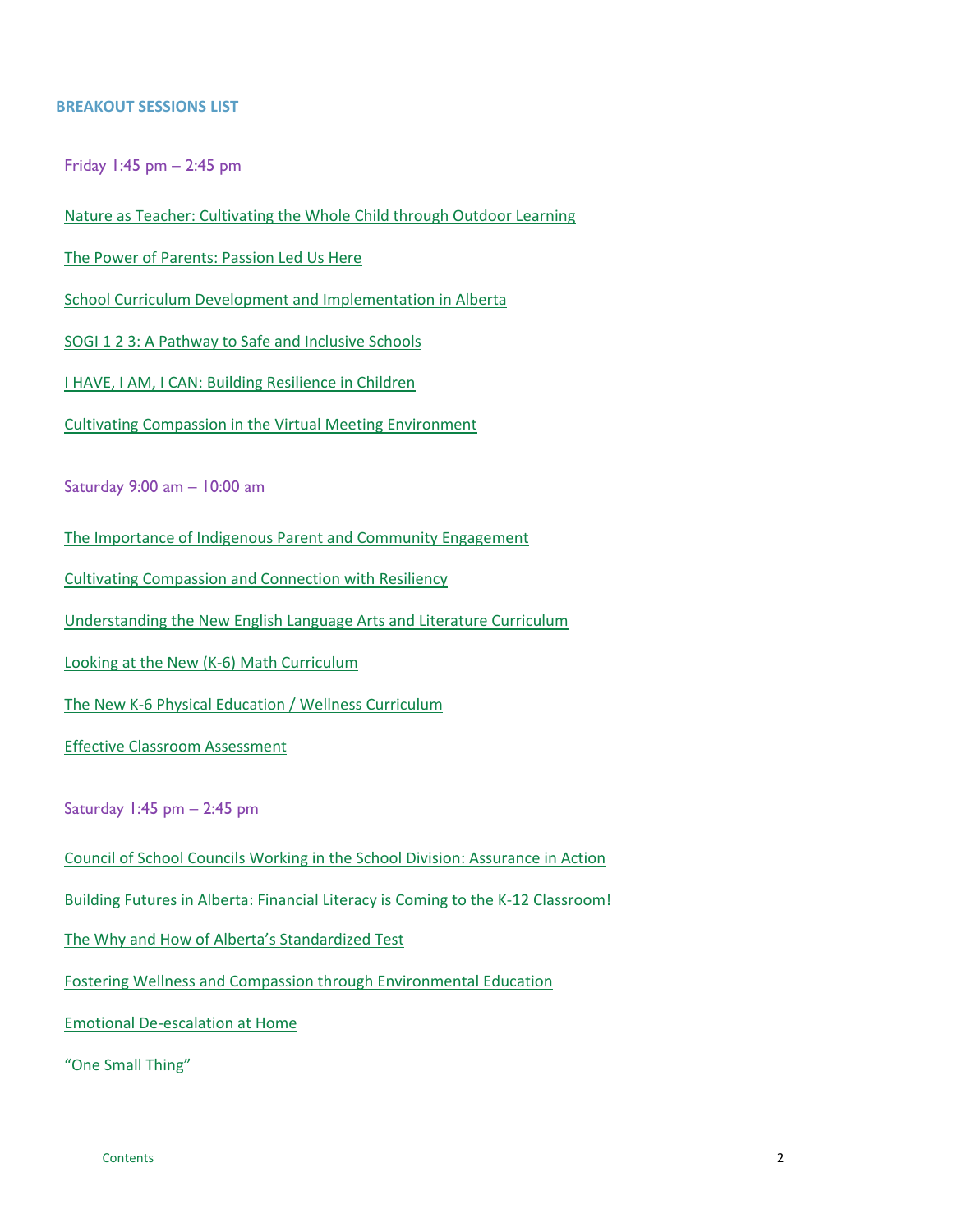# <span id="page-2-0"></span>**Conversation Exchange** Friday April 22 @ 3:45 pm

#### **School Councils: Cultivating Compassion**

### *How do school councils work to promote positive engagement and wellbeing in the school community to benefit student success? What does compassion look like in your school community?*

The "conversation exchange" utilizes breakout group exercises to generate ideas and input for sharing.

School Councils can and do influence practices and actions promoting positive engagement in their school communities with the purpose of supporting and enhancing student success. During this online conversation exchange, come prepared to share your ideas, experiences, successes, and challenges as representatives from school councils across Alberta learn from each other.

#### <span id="page-2-1"></span>**BREAKOUT SESSIONS FRIDAY APRIL 22nd 1:45 PM – 2:45 PM**



Lyndsey Spring



Teresa Curtis

# <span id="page-2-2"></span>Nature as Teacher: Cultivating the Whole Child through Outdoor Learning

#### **Alberta Health Services (AHS) School Health & Wellness Promotion Team**

Nature is all around us in Alberta. Exposure to nature increases opportunities for students to play and to be more physically active. It nurtures compassion, supports social emotional skills and improves stress management for all ages. Even more, it creates meaningful opportunities for students and staff to connect with each other and with the land.

In this session, we'll explore practical ways that schools are weaving the outdoors into daily activities, play, and leisure time at school. We'll illustrate the important role that parents and caregivers can have in supporting schools to provide students with meaningful time in nature.

*Get inspired with resources, stories, and tips for your parent community to help make it happen.*

Lyndsey and Teresa are Health Promotion Facilitators with Alberta Health Services, School Health & Wellness Promotion team. The School Health & Wellness Promotion Team within Alberta Health Services, partners with school authorities to promote nutrition, physical activity, and mental health using a Comprehensive School Health (CSH) approach.



Dianne McConnell

#### <span id="page-2-3"></span>The Power of Parents: Passion Led Us Here

#### **Dianne McConnell, Parkland School Division**

Dianne is a parent and an educator with 46 years of experience working within the education sector. Parents are our best experts and advocates for their children. Join Dianne for this session as she talks about the importance of being that one caring adult in the life of a child, setting high expectations and most importantly how to be an authentic member of your child's educational learning team.

**Dianne** began her career as a teacher with the Parkland School Division. She has completed her PhD in Special Education and is also a registered psychologist. She has worked as a Vision Consultant (Teacher for the Visually Impaired), Director of Student Services at multiple school divisions, led the Alberta Provincial initiative for inclusion (Setting the Direction) and has been the Associate Superintendent with Parkland School Division over the past eight years.

While her list of career accomplishments is indeed extensive, perhaps more important has been her role as a parent. She is also the mother of three children, two of which have complex health conditions,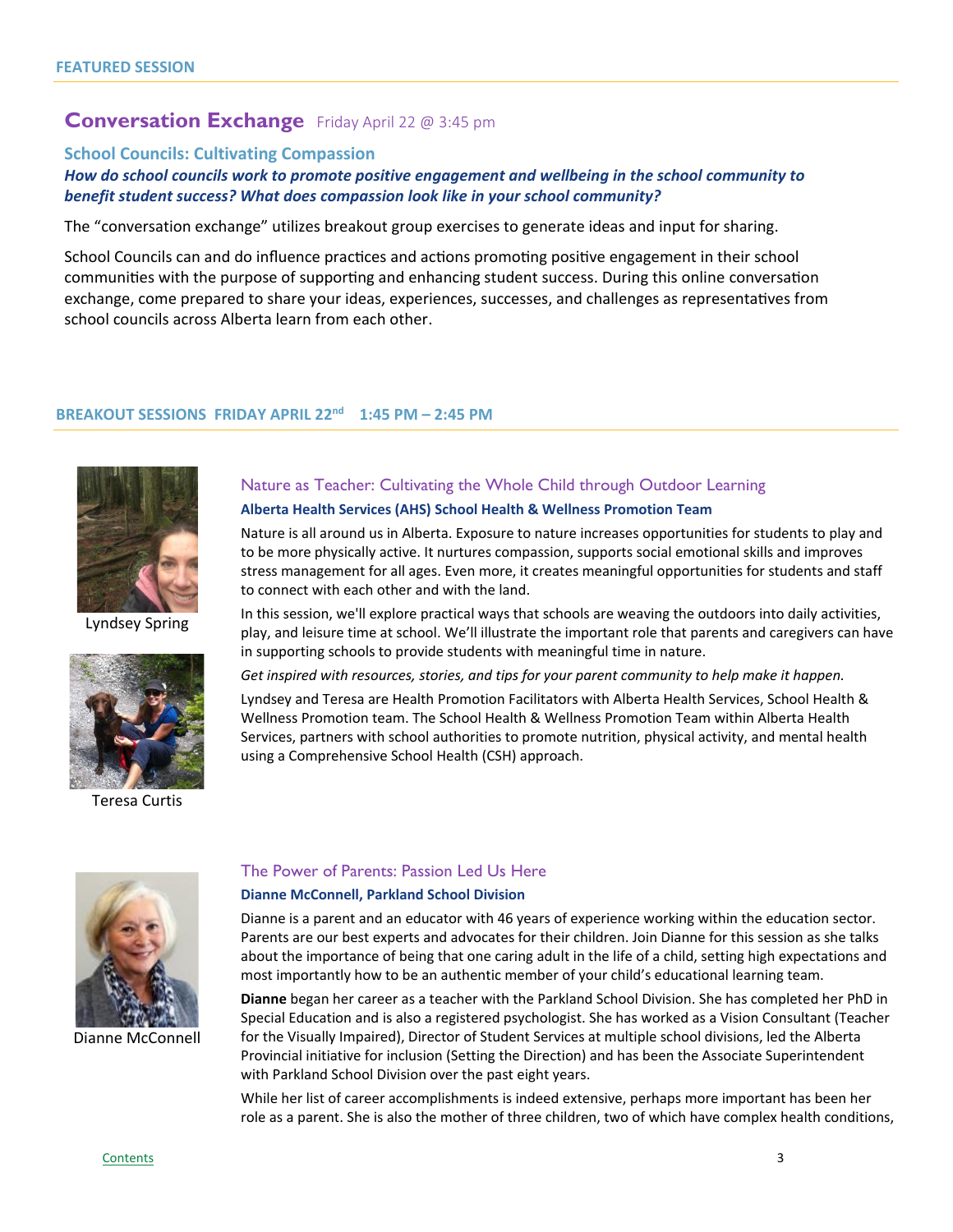including vision loss. She has been involved in advocacy in the field of Blindness and Visual Impairment at both the provincial and national levels for over 30 years. Dianne brings a unique perspective to this subject matter. Through her experience as an educator and a parent of children with severe disabilities, she is well-versed on the ongoing challenges families and practitioners face in dealing with complex situations. She has worked as a service provider and has also been the benefactor of service provision. She has been a dedicated advocate throughout her career and is passionate about making a difference for children and their families.



Amy von Heyking

# <span id="page-3-0"></span>School Curriculum Development and Implementation in Alberta

#### **University of Lethbridge**

Our official K-12 school curriculum embodies the state's answer to the question: What must children learn so they can function appropriately as adults in our society? Answering this question is complicated because it is an expression of what we value as a society. It requires critical consideration of the nature of knowledge, children, teaching, learning, and society. Historically, it has been informed by frameworks that have differing goals, values, and understandings.

The past decade, however, has seen public and professional discussion around curriculum reform descend into ideologically-driven, partisan conflict in Alberta. What makes curriculum development so complicated? How did it become so contentious? This session examines curriculum developments of the past decade, identifies key features of the current K-6 draft, and indicates how we might move forward to ensure that Alberta students get the high-quality curriculum they deserve.

Amy von Heyking is an Associate Professor in the Faculty of Education at the University of Lethbridge. Her PhD in Educational Policy Studies focused on the history of Alberta school curriculum, particularly citizenship education. She is the author of *Creating Citizens: History and Identity in Alberta Schools* (2006). She has published books and articles on the history of Canadian schooling, curriculum studies, and history teaching and learning. She is the author and editor of a number of history teaching resources. She served on the Minister of Education's Curriculum Advisory Panel in 2019-20.



Reg Krake Executive Director (he/him/his)



Daley Laing SOGI 1 2 3 Lead Alberta (they/them/theirs)

#### <span id="page-3-1"></span>SOGI 1 2 3: A Pathway to Safe and Inclusive Schools

#### **ARC Foundation**

Join us for a conversation on the importance of creating safe and welcoming learning environments for students of all sexual orientations and gender identities (SOGI). Learn more about SOGI 1 2 3, including the support available for educators, and resources for parents and families!

Reg is an executive leader with over 20 years' experience in the for-profit and non-profit sectors and as an educator with several years of teaching experience. He is a focused, team-oriented and results driven leader that brings an unwavering passion for, and commitment to, education and inclusivity.

Daley is a community facilitator, researcher, and project manager with a deep commitment to 2SLGBTQ+ inclusion and equity. Their passion lies in supporting individuals and organizations to create futures where more of us can bring more of ourselves more of the time. They value creativity and connection as tools for systems level change.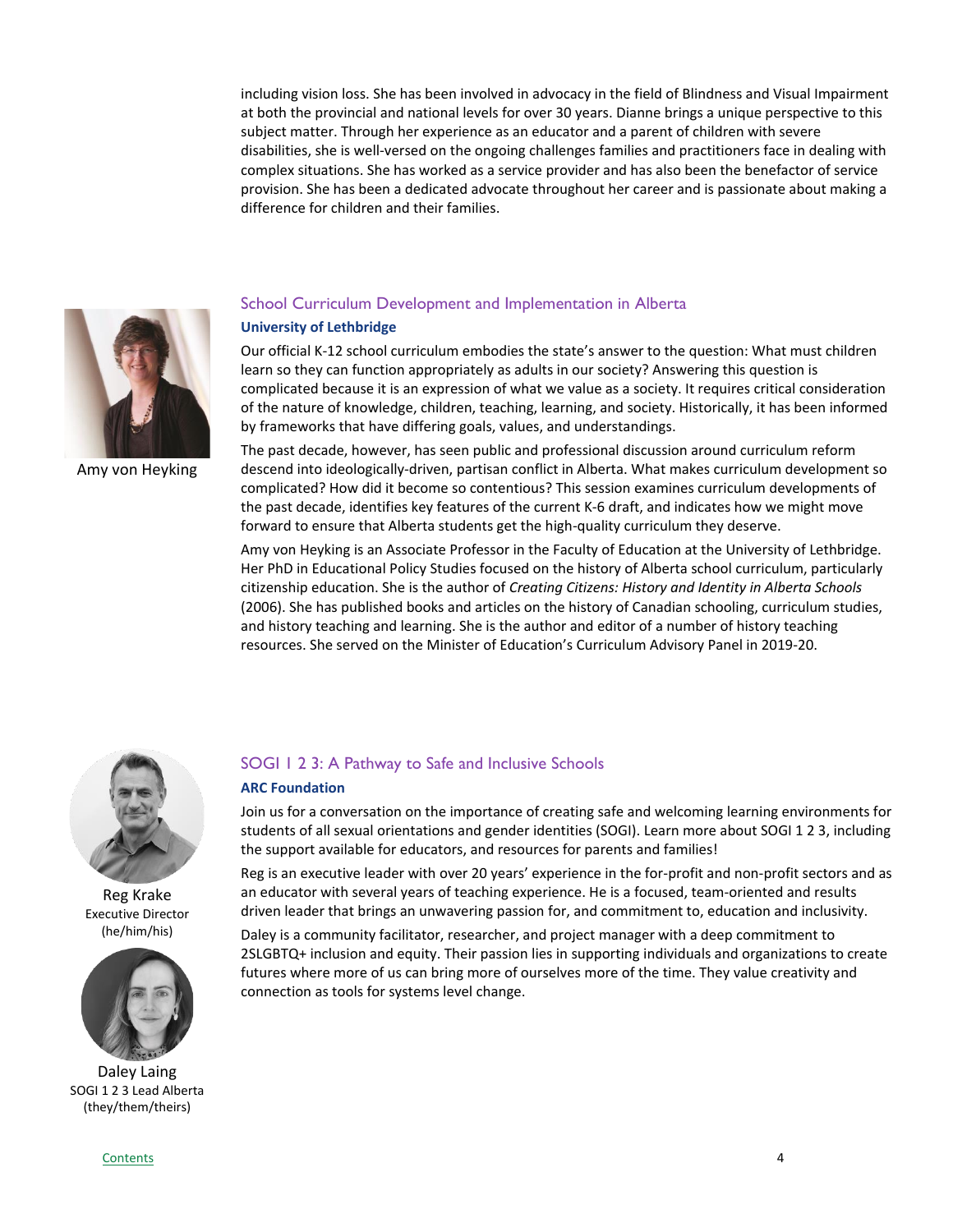

David Knechtel



Rod Snaterse

# <span id="page-4-0"></span>I HAVE, I AM, I CAN: Building Resilience in Children

#### **Alberta Health Services**

In today's world, our children seem to face change and stress at every turn. More than ever, our children need to feel supported, resourceful, and equipped so they can 'bounce back' from life's challenges more effectively. In this session, we will discuss ways that parents and caregivers can increase their child's resilience. We will look at foundational strategies that help children and youth to engage with supportive relationships and communities ("I have!"), identify their internal strengths and abilities ("I am!"), and access practical skills ("I can!") to help them cope through daily stressors and work towards positive goals.

David Knechtel has devoted his career as an occupational therapist and counselling therapist to working with children and adolescents and providing supports to the parents and teachers who care for them. As an Addictions & Mental Health Educator with Alberta Health Services, David develops and facilitates education sessions for caregivers and professionals and leads groups for parents and children. David enjoys supporting mental health literacy and wellness in individuals, organizations and his community.

Rod Snaterse is an Addictions & Mental Health Educator with Alberta Health Services who brings to the role 23 years' experience as a public school teacher along with a Master of Education with a specialization in adult and community education. He has experience as an instructor for graduate students and university teacher education programs, including a course on mental health literacy. In his current role, Rod enjoys developing and leading teacher professional development and mental health education for caregivers. He has also supported the development of a Day Hospital Classroom and Summer Transitional Programming for students with mental health concerns.



ASCA Board of Directors

### <span id="page-4-1"></span>Cultivating Compassion in the Virtual Meeting Environment

#### **Alberta School Councils' Association (ASCA) Board of Directors**

Join Directors from the ASCA Board to learn how compassion and relationship building has been an intentional focus during all ASCA Board of Directors Meetings since April of 2020.

With new Board members coming in each April after the AGM, what did the Board as a whole, and individual Directors, do differently to get to know each other on a personal level, so that the professional, and often difficult, discussions and decisions needed were balanced with the compassion so much more easily acquired in the 'in-person' environment?

Also hear how some school councils are incorporating 'get to know you' activities into their virtual and online school council meeting routines. *Time will be provided to hear your stories, too!*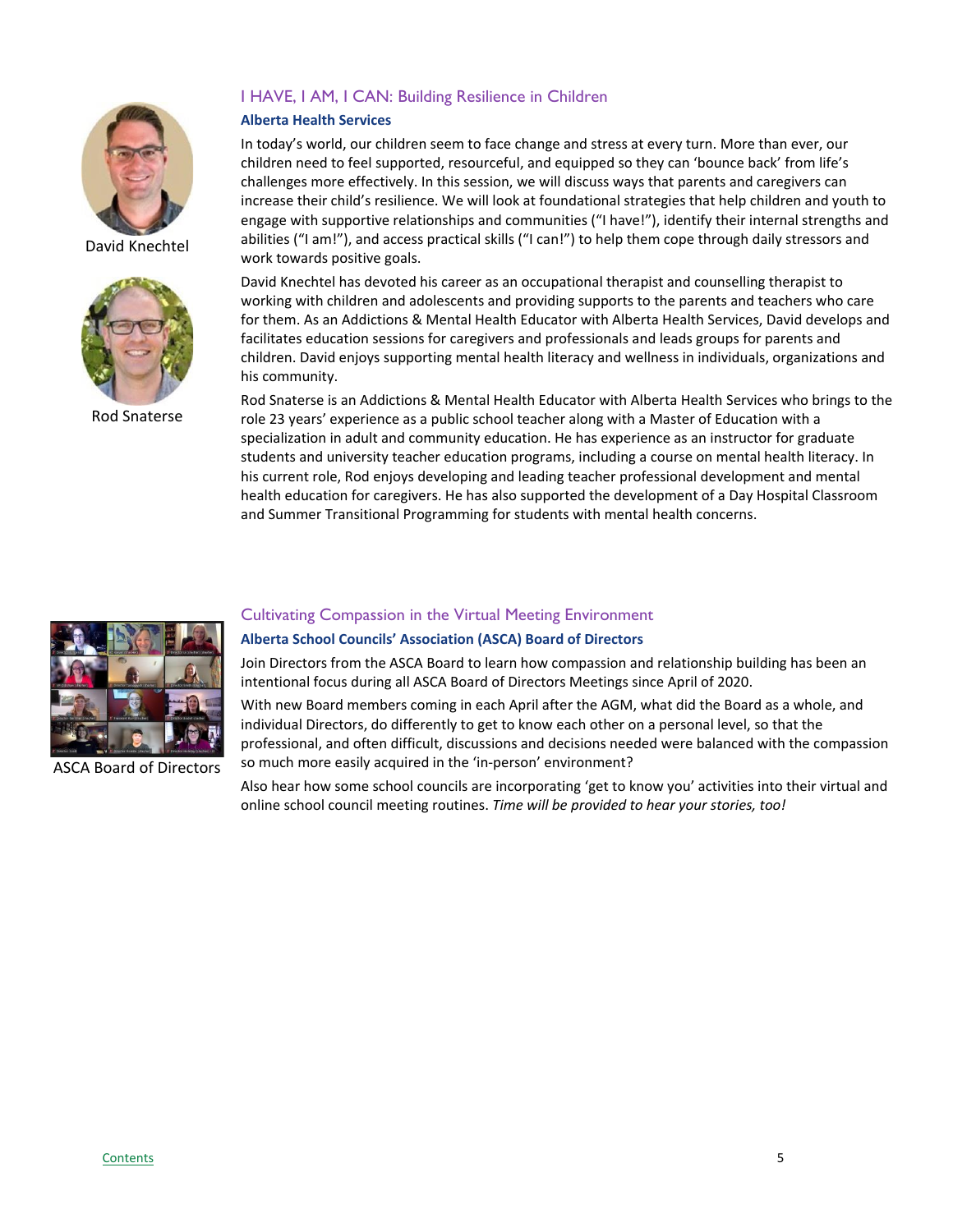

Wilson Bearhead



Seneca Dueck

#### <span id="page-5-1"></span><span id="page-5-0"></span>Understanding the Importance of Indigenous Parent and Community Engagement

Join us as we have conversations about the importance of Indigenous parent, family and community engagement and how to create more meaningful and respectful relationships. We will share our experiences both personally and professionally within the education system as Indigenous people ourselves.

**Wilson Bearhead** is a Nakota Elder and a member of the Wabamun Lake First Nation in Treaty 6 Territory. Wilson has served as the Chief of his community, Grande Chief of Treaty 6 and Assembly of First Nations Alberta Regional Chief. He began his career in the field of addictions, mental health and supports for children in care. Over the years Wilson had dedicated his time, always in service to the community, families and children, in roles that include Elder at federal corrections agencies, public libraries and in schools. Most recently Wilson Served as the Elder for Elk Island Public Schools. Wilson's grandmother Annie was a powerful, positive influence in his young life, teaching him all of the lessons that gave him the strength, knowledge and skill to overcome difficult times and to embrace the gifts of life.

**Seneca Dueck** is a member of the Kahkewistahaw First Nation in Treaty 4 territory. Born Salteaux/Assiniboine Seneca was raised in the ways of the Nakota people of Treaty 6 territory. Seneca's career has been focused in Education working to support Indigenous youth in their endeavors to navigate the public education system in Alberta, and to inspire non-Indigenous youth to confront long held views of Canadian history through the experiences and lens of Indigenous peoples and the complex relationships with the people of this land.



Lori Veres

#### <span id="page-5-2"></span>Cultivating Compassion and Connection with Resiliency

One of our greatest desires is belonging and connectedness to a group or community. Yet, our life experiences, relationships, beliefs, and internal thoughts keep us separate and prevent us from experiencing all that life has to offer.

In this session, Lori Veres will take you on a journey to become more aware, open, and curious about yourself and others through the lens of compassion. Practicing compassion calms your nervous system, decreases stress levels, helps you think more clearly and increases your capacity to navigate life's challenges. Rooted in compassion and connection to your heart, you will gain tools to be open to love with a renewed sense of resiliency and hope.

In this session, you will explore:

- How compassion differs from empathy, sympathy, and kindness
- The science of compassion and the connection to your heart
- Tools to navigate the challenges of being human
- Why cultivating self-compassion can be difficult
- Ways to foster compassion for self and others
- The positive impact of compassion

Lori Veres is an entrepreneur and business leader passionate about personal and professional development. She loves to help people understand how their family system, childhood traumas and beliefs may limit their capacity for deep, authentic connection.

Lori has a degree in Human Kinetics from the University of British Columbia, but her passion for enhancing the collective human experience stems from the past two years, working towards her diploma in Transpersonal Psychology.

In 2023 Lori will be a registered counsellor and will continue to use her knowledge, skills, and life experience to cultivate and encourage healthy sharing, vulnerability, connectedness, compassion, and resiliency in personal and professional settings.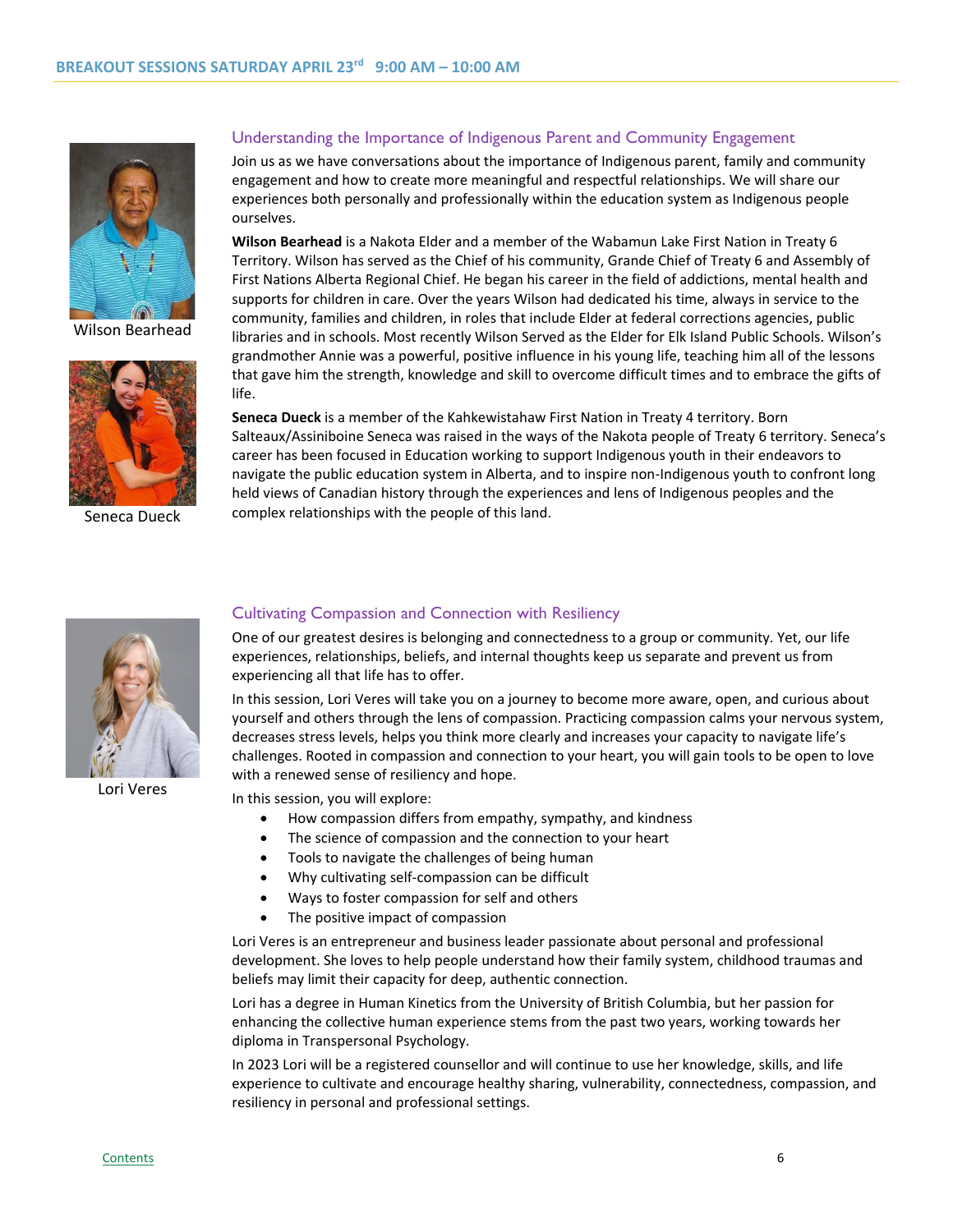

Karen Filewych

#### <span id="page-6-0"></span>Understanding the New English Language Arts and Literature Curriculum

This presentation will provide you with an understanding of the structure and content of the new English Language Arts and Literature curriculum. Karen will also share what to expect in your children's classrooms and ways that you can support your children with literacy at home.

Karen Filewych has twenty-five years of educational experience as an elementary teacher, school administrator, and language arts consultant. In 2007, she completed her Master of Education degree in the area of literacy. Karen's first book - *How Do I Get Them to Write?* - was published by Pembroke Publishers in May of 2017. Her second book - *Freewriting with Purpose* - was published in January of 2019. Both books are practical guides for the teaching of writing and include lists of mentor texts for each area of study. Karen continues to write and has some exciting projects in the works!

Karen presents regularly for teachers on a variety of topics. She especially enjoys working with students through school-based writing residencies to demonstrate how writing can transform their work and their lives in the classroom and beyond. She also offers parent literacy evenings providing simple, effective ways to engage children in literacy-rich activities in the home.



Tammy Leslie

#### <span id="page-6-1"></span>Looking at the New (K-3) Math Curriculum

#### **Edmonton Regional Learning Consortium (ERLC)**

Alberta Education defines Mathematics as … "a subject in which students study patterns and relationships to understand various aspects of the world" (2021). Come learn about the new Elementary math draft curriculum.

In this session parents will be provided with an overview of the new K-6 math curriculum, including some of the major shifts in both knowledge and skills from the current to new.

Tammy Leslie has been an educator for over 30 years. She spent 23 years teaching in Grades 1 through 6 and the past 8 years as an Elementary Math Consultant with Edmonton Catholic Schools. As a consultant, Tammy had multiple opportunities to work with many individuals both within and outside the division; including consultants, administrators, teachers and students to provide ongoing support and guidance in developing and deepening best math practices in inclusive communities.

Tammy is passionate about math and numeracy. Her goal, as a Learning Facilitator with ERLC, is to support educators in their continued efforts to understand and address the need for impactful strategies in math and numeracy. She believes in a collaborative approach model with teachers as leaders, where we can work ON practice, IN practice. She aims to co-construct meaningful professional learning to guide instruction and maximize student learning.



Patrick Bohnet

#### <span id="page-6-2"></span>The New K-6 Physical Education / Wellness Curriculum

#### **Central Alberta Regional Consortium (CARC)**

This presentation will provide you with an understanding of the structure and content of the NEW K-6 Physical Education/Wellness curriculum. What has changed? How can parents support their children? What questions do you have?

Patrick is the Executive Director of the Central Alberta Regional Consortium. Patrick's education includes a BEd, MEd, and Graduate Diploma in Educational Technology. Patrick has been a consultant for CARC and has over 30 years of classroom and administrative experience with five school divisions. During the last Physical Education and Health Curriculum change, Patrick was the Zone 4 implementation specialist.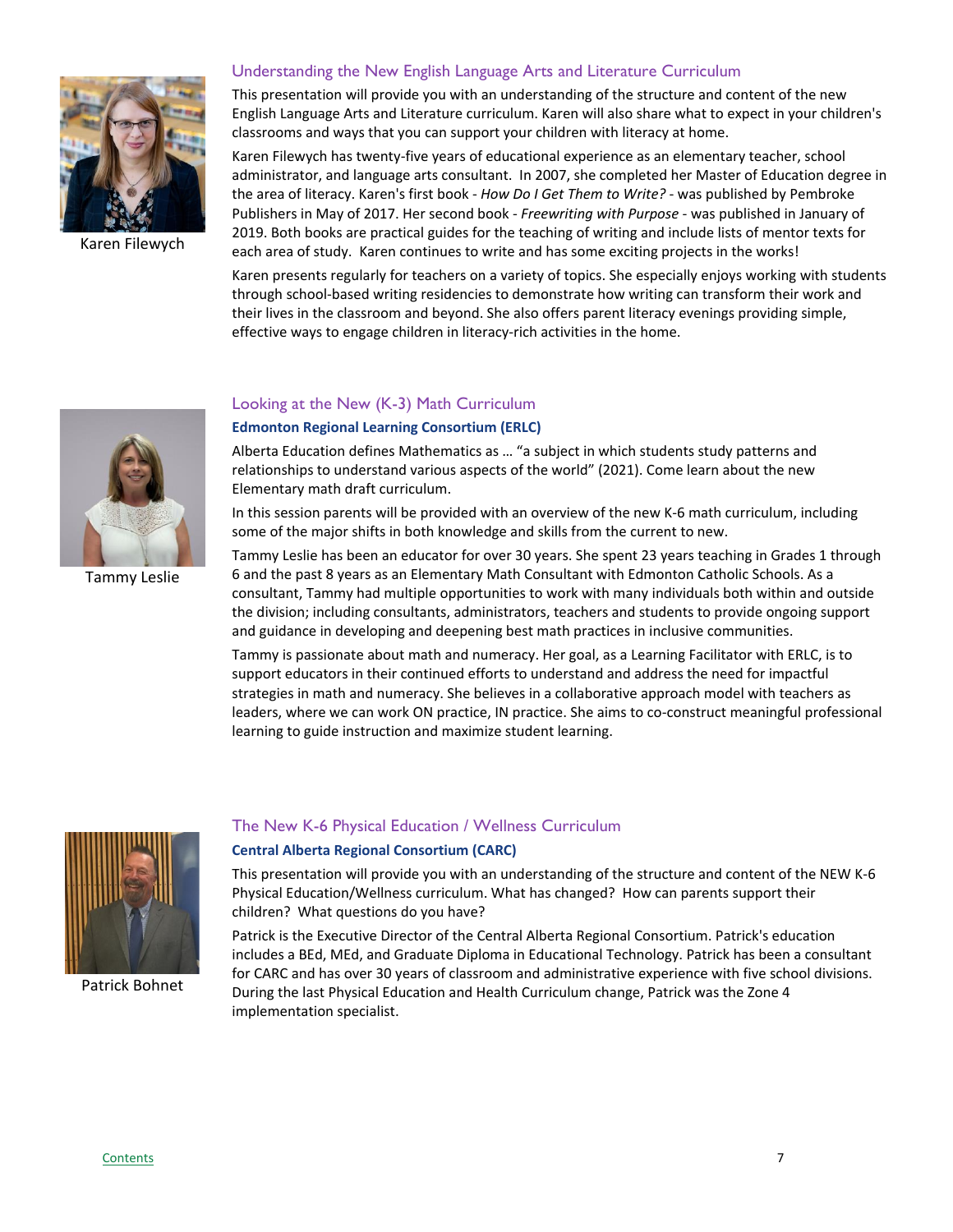

Tannis Niziol

#### <span id="page-7-1"></span>Effective Classroom Assessment

#### **Edmonton Regional Learning Consortium (ERLC)**

Effective classroom assessment tells a story. By design, the story of student learning should capture not only the *summative* assessments teachers use to determine a final grade, but also reveal the many *formative* steps a student has taken in the face of new learning. This session will explore the powerful connection between formative in-learning feedback and the summative assessment results teachers communicate to parents.

Tannis is currently supporting Alberta teachers as a Professional Learning Facilitator with the Edmonton Regional Learning Consortium. She recently served as a curriculum consultant for the Edmonton Catholic School Division. Throughout her 30-year career as an educator, in both Edmonton and Winnipeg, Tannis remains passionate about teaching and learning, and the need for explicit literacy apprenticeship at all levels in all subject areas. Tannis is a voracious reader who believes all students deserve access to rich, diverse reading experiences and to a safe equitable space to talk about what they see, hear, think and feel. She is on a journey to disrupt and bring clarity to the conversations that drive our planning and assessment practice.

# **BREAKOUT SESSIONS B. SATURDAY APRIL 23rd 1:45 PM – 2:45 PM**

<span id="page-7-0"></span>

Brenda Cryer

# <span id="page-7-2"></span>Council of School Councils Working in the School Division: Assurance in Action **Parkland School Division**

Parkland School Division (PSD) shares a successful engagement of parents at both the school and division levels, working hard to get the Assurance Framework information into the school community.

Watch a short video of a live Council of School Councils (COSC) meeting and discuss the importance of school councils in a school division working together with each other, the school board trustees, and the school board administration.

Various school councils are able to work together to help each other by answering questions and sharing experiences as they may have solved the same types of concerns.

This session may help others understand more about what "Assurance in Action" looks like, and how it might work in their own school council and school community.

Brenda Cryer has been involved with school councils for 18 years. She has been involved with four different school councils, sometimes two at the same time, as well as participating in the divisionwide Council of School Councils (COSC). Brenda received a Special Recognition award from the Office of the Superintendent of Parkland School Division for her many years of service. In 2019, Brenda was a recipient of the School Council Parent of Distinction Award from ASCA.



Debbie Vance

# <span id="page-7-3"></span>**Building Futures in Alberta: Financial Literacy is Coming to the K-12 Classroom! Canadian Foundation for Economic Education (CFEE)**

CFEE is honored to be coordinating the *Building Futures in Alberta* resources in English and French for **Alberta Education** to support implementation in financial education and financial literacy for Alberta students, teachers and parents.

The *Building Futures in Alberta* project aims to integrate a basic economic and financial education into the Alberta curriculum in grades 7-12.

The session will explore the importance of improving financial capability and literacy that goes beyond calculating interest, using an ATM properly, and picking the right credit card. Efforts to improve the financial literacy of our youth is vitally important – not only to make good, informed financial decisions but to know how to stay in control of their financial lives – knowing where their money is going, working with a budget, setting goals, making trade-offs, living within their means, and setting manageable debt limits.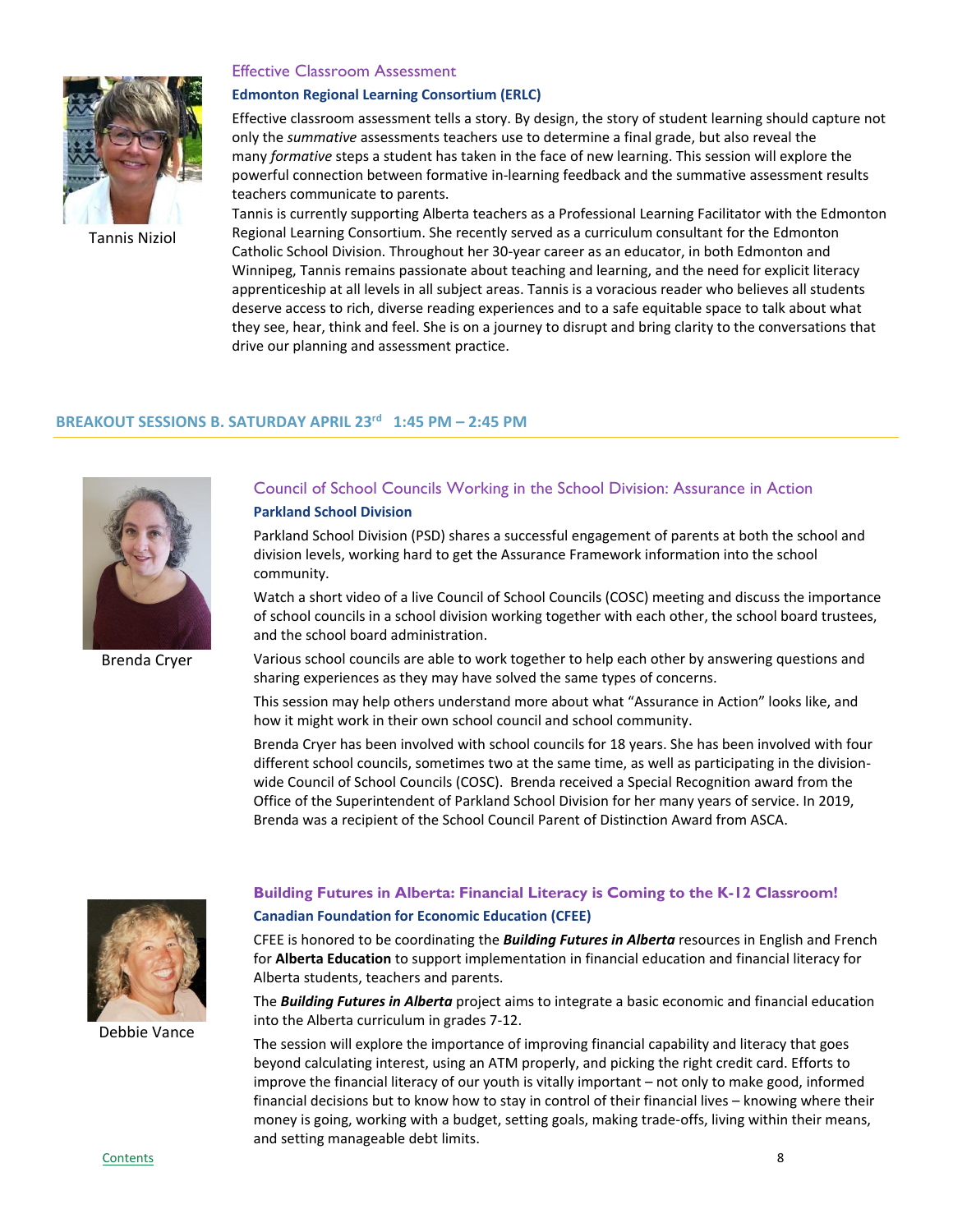

Deborah MacFadyen

This session will outline and share the multiple programs that support implementation of financial literacy topics for teachers and parents in the delivery to children and youth. It will provide an overview and then move to break out sessions for Grades 5-9, High School, and a Parent Program and Resource Session.

Debbie Vance, currently the team lead for *Building Futures in Alberta* is an educator in Alberta. Debbie designed and developed the *Career Pathways Model* for the Calgary Board of Education, and had the pleasure of implementing *Dual Credit Strategy* across the province of Alberta which has transformed student's future Career Paths. Debbie has worked with Alberta Education, Advanced Education and Alberta Labour developing the *Career Development Strategy for Alberta Connecting Learning and Work*.

Deborah MacFadyen, formerly with Calgary Board of Education as the Site Leader of Westbrook Outreach School, experienced K-12 educator, administrator, former CTS Alberta Education Resource Manager, PD facilitator, and published author whose academic credentials include B.Sc., B.Ed., and M.Ed. in Teaching, Learning and Supervision. She was previously the Vice President and Professional Development Director of the ATA Career Educator Council (CTEC), and currently, continues to serve as a Director on the SafeGen Board of Directors. Among other pursuits she is a consultant with CFEE for the *Building Futures in Alberta* financial literacy resources for grades 7-12.



Tim Coates

#### <span id="page-8-0"></span>The Why and How of Alberta's Standardized Test

#### **Edmonton Regional Learning Consortium (ERLC)**

This session will explore why Alberta has a program of standardized testing. Information will be provided regarding the purpose of the tests and the processes that go into their design, development, and administration.

Time will also be devoted to exploring some of the common misunderstanding people have about these assessments. The presenter is a former director of diploma examinations with over twenty years' experience working at the Assessment Sector of Alberta Education.

After a number of years in the classroom, Tim Coates was seconded to Alberta Education as a Diploma Examination Manager; first for Social Studies 33, and later for Social Studies 30. From 2005 until 2014 Tim was the Director of the Diploma Examination Program Branch. His final service to Alberta Education was as the Coordinator of the Classroom Assessment Capacity project.

From 2009 until 2018, Tim served as a sessional lecturer at the University of Alberta, teaching a course in classroom assessment. Tim has offered many professional development presentations throughout Alberta and on occasion in the United States. He has been featured as a keynote speaker at district professional development and conventions. Tim's educational interests and expertise focus on how to make assessments that engage students and provide meaningful information.



Shauna Kelly

# <span id="page-8-1"></span>Fostering Wellness and Compassion through Environmental Education

#### **Alberta Council for Environmental Education (ACEE)**

Eco-anxiety, eco-grief, the climate crisis, COVID stress - these are all things students are facing today. You will hear from students who are part of the Alberta Youth Leaders for Environmental Education (AYLEE) about their student polling results, their experiences with eco-anxiety, and how being part of AYLEE and engaging in projects in their schools helps them deal with eco-anxiety. Join Jodi Lammiman of Refugia Retreats to explore how schools and teachers can help students deal with these feelings and learn some strategies and tools for helping students deal with these feelings of grief and anxiety.

Shauna Kelly joined ACEE in May 2019 and is the Youth and Program Coordinator for the Alberta Youth Leaders for Environmental Education (AYLEE). She is currently pursuing a Bachelor of Arts in Environmental and Sustainability Studies at the University of Northern British Columbia and has a strong passion for environmental education.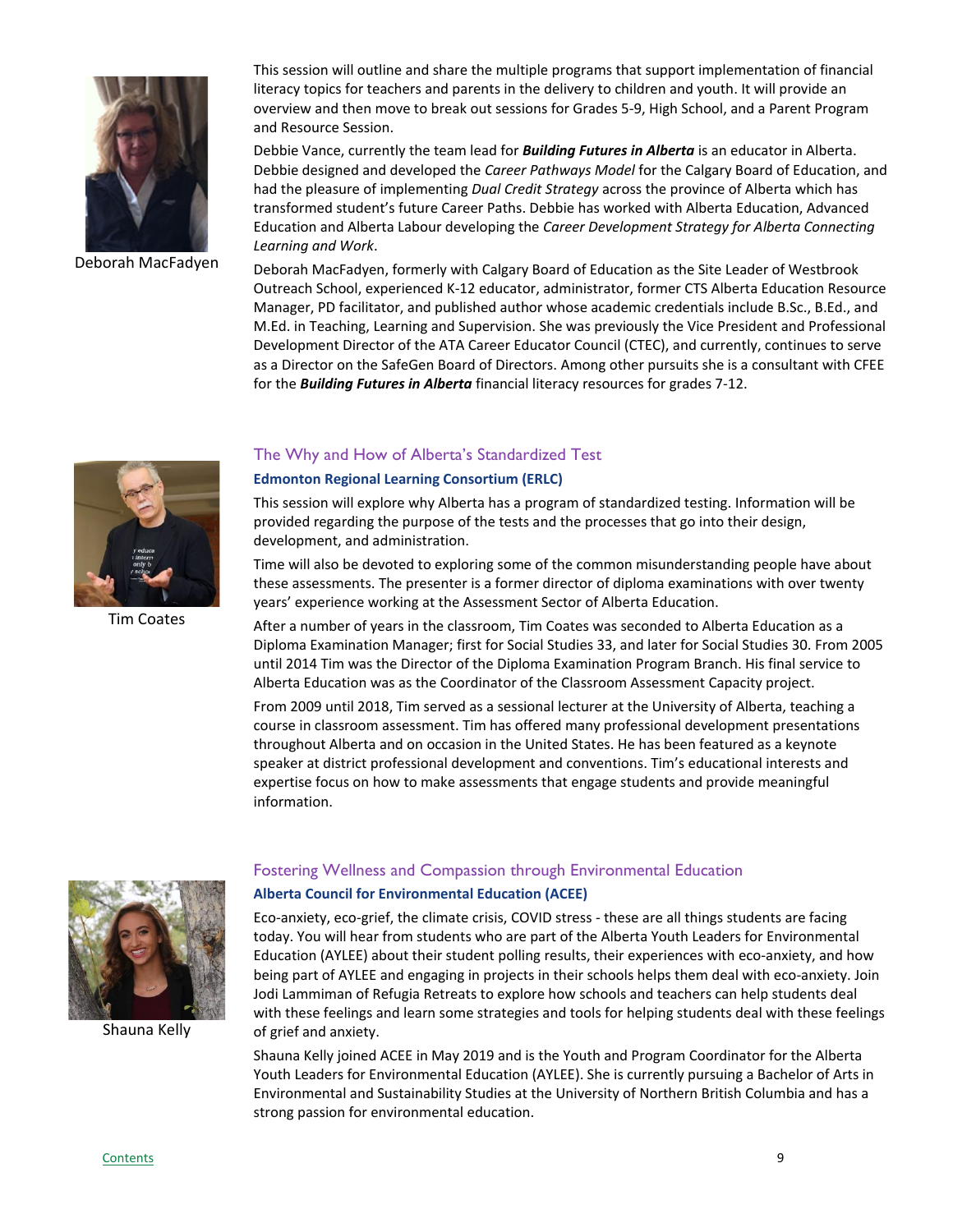

Jodi Lammiman

Jodi Lammiman is a certified eco-spiritual director (coach), community facilitator and artist living in Mohkinstis (Calgary, AB) in Treaty 7 territory. She has experience working in the public sector, nonprofit sector and in higher education. Her work explores the intersections between personal change and systems change through the establishment of spaces that invite people into deeper relationships with self, community, and the natural world through ritual, dialogue, silence, and solitude. She has a Bachelor of Sacred Literature, MA in Leadership and a Certification in Spiritual Direction.



Sue Huff

#### <span id="page-9-0"></span>Emotional De-escalation at Home

Are your kids experiencing emotional outbursts? Do you feel like everything you say seems to make it worse? Do you feel like you are walking on eggshells? This skills-based workshop will teach you a simple approach to emotional de-escalation to help. It works with brain science, is compassionate, effective, and easy to learn. This approach helps your child process emotions in a healthy way, and returns them to a more receptive and flexible mindset quickly. It also strengthens interpersonal relationships and rebuilds trust.

This workshop was developed by Dr. Adele Lafrance (PhD Clinical and Child Psychology) and is derived from her work in emotion focused family therapy.

Facilitated by Sue Huff, Family Peer Supporter with the Alberta Wellness Center for Eating Disorders and former Executive Director for Eating Disorder Support Network of Alberta. Sue is trained in Peer Support, Emotion Focused Family Therapy, and Mediation.

When Sue learned this skill, it was transformative in her own family as her child battled an eating disorder: "*This is literally a life-saving skill. People who are flooded with emotion are not rational, and if they feel alone and overwhelmed, they can make very desperate and sometimes irrevocable decisions. By helping them learn to regulate their emotions using this approach, we can show them that there is light at the end of the emotional storm."*



Jacquie Surgenor *(left)* Krista Scott *(right)*

## <span id="page-9-1"></span>"One Small Thing"

#### **Alberta School Councils' Association**

Join ASCA Directors Jacquie Surgenor and Krista Scott as they share *One Small Thing* that your school council can do to connect the work of school council to your school's annual education plan. Jacquie and Krista will share how an initiative that Jacquie started at Salisbury Composite High School in Elk Island Public Schools to recognize school staff during the pandemic has successfully grown into a multi-school initiative that builds resilience in the school community, encourages staff, and supports the assurance framework. You will walk away from this session with everything you need to get started at your own school!

Both Jacquie and Krista have been long time participants in their respective school councils. They have served on school councils as their children grew from elementary through to graduating high school. They continue to be involved in their district Council of School Councils (COSC) as well as serving on the board of ASCA as provincial directors.